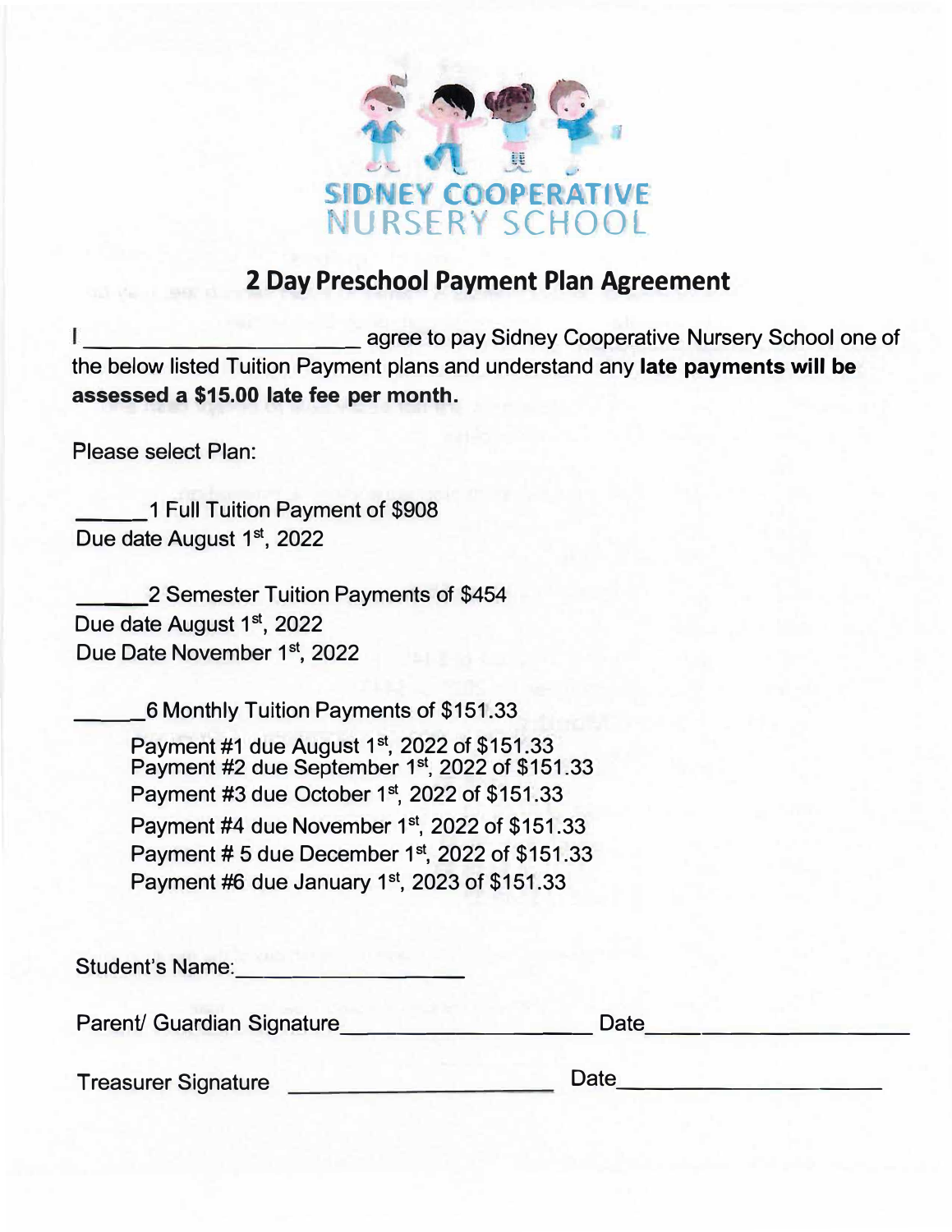

# **2 Day Preschool Payment Options:**

Please pay by check or PayPal (select Friends & Family to avoid service fee; may be accessed through our website www sidneycoop.com or by using email sidneyco.optreasury@gmail.com).

*Please avoid paying with cash. Our teachers are not easily able to accept cash and issue receipts at the beginning and end of* class.

Please plan to sign and submit your payment plan agreement at orientation.

## **Payment of Entire year in full.**

1 Full Tuition payment due August 1<sup>st</sup>, 2022 of \$908

#### **2 Semester Payments.**

1st Semester payment due August 1<sup>st</sup>, 2022 of \$454 2nd Semester payment due November 1<sup>st</sup>, 2022 of \$454

# **6 Equal Payments over 6 Months.**

Payment #1 due August  $1<sup>st</sup>$ , 2022 of \$151.33 Payment #2 due September  $1<sup>st</sup>$ , 2022 of \$151.33 Payment #3 due October  $1<sup>st</sup>$ , 2022 of \$151.33 Payment  $#4$  due November 1st, 2022 of \$151.33 Payment # 5 due December  $1<sup>st</sup>$ , 2022 of \$151.33 Payment #6 due January 1st, 2023 of \$151.33

\*A \$15.00 late fee will be charged if tuition payment is not made by the 8th day of the month in which it is due.

\*\*All tuition issues/concerns must be addressed with the Co-Op Board Treasurer email: SidneyCo.optreasury@gmail.com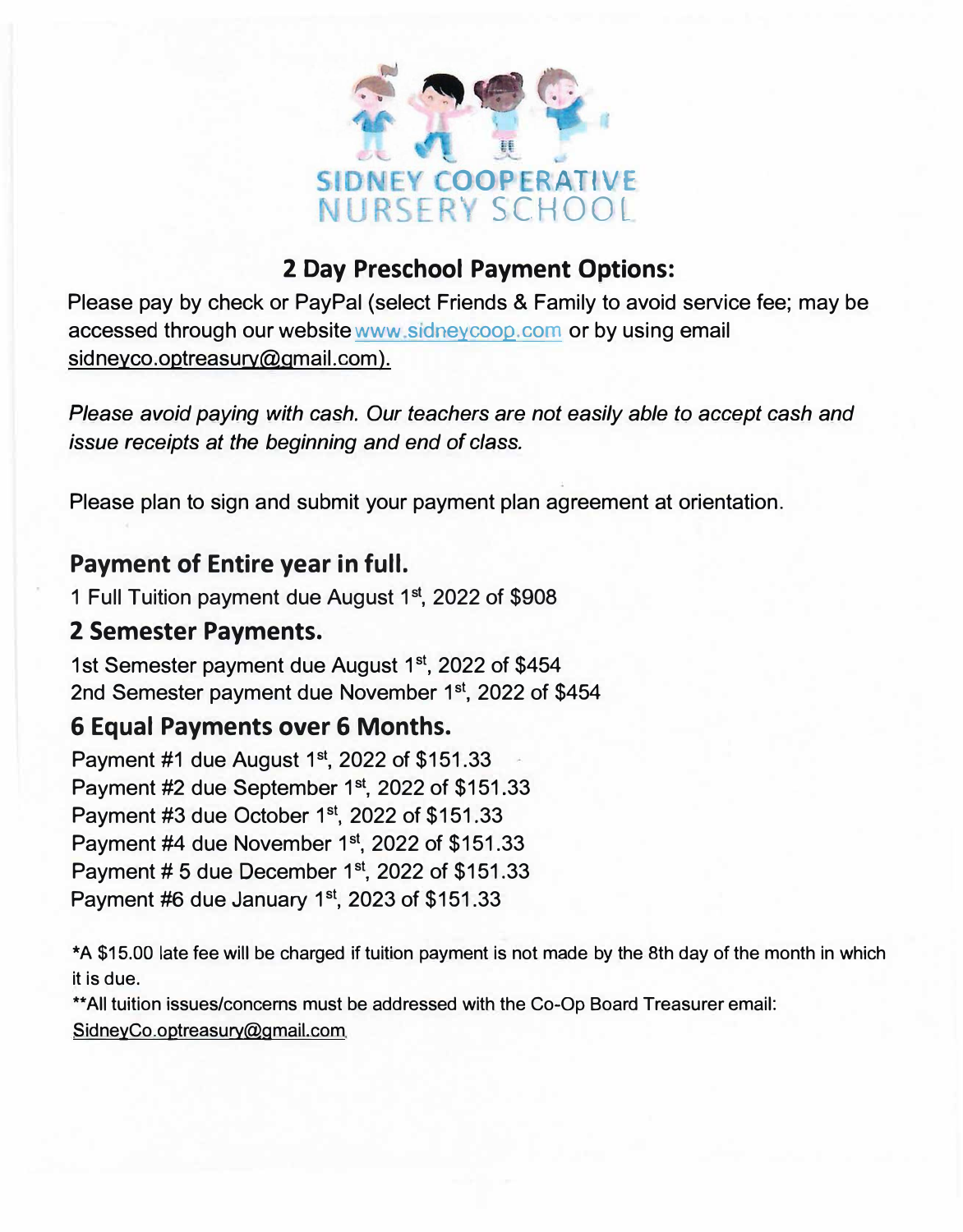

### **3 Day Preschool Payment Plan Agreement**

agree to pay Sidney Cooperative Nursery School one of the below listed Tuition Payment plans and understand any **late payments will be assessed a \$15.00 late fee per month.**

Please select Plan:

\_\_\_1 Full Tuition Payment of \$1,290. Due date August 1<sup>st</sup>, 2022

2 Semester Tuition Payments of \$645. Due Date August 1st, 2022 Due Date November 1st, 2022

> \_\_\_6 Monthly Tuition Payments of \$215. Payment #1 due August 1st, 2022 of \$215. Payment #2 due September 1st, 2022 of \$215. Payment #3 due October 1st, 2022 of \$215. Payment #4 due November 1st, 2022 of \$215. Payment #5 due December 1st, 2022 of \$215. Payment #6 due January 1st, 2023 of \$215.

| <b>Student's Name:</b>     |      |  |
|----------------------------|------|--|
| Parent/ Guardian Signature | Date |  |
| <b>Treasurer Signature</b> | Date |  |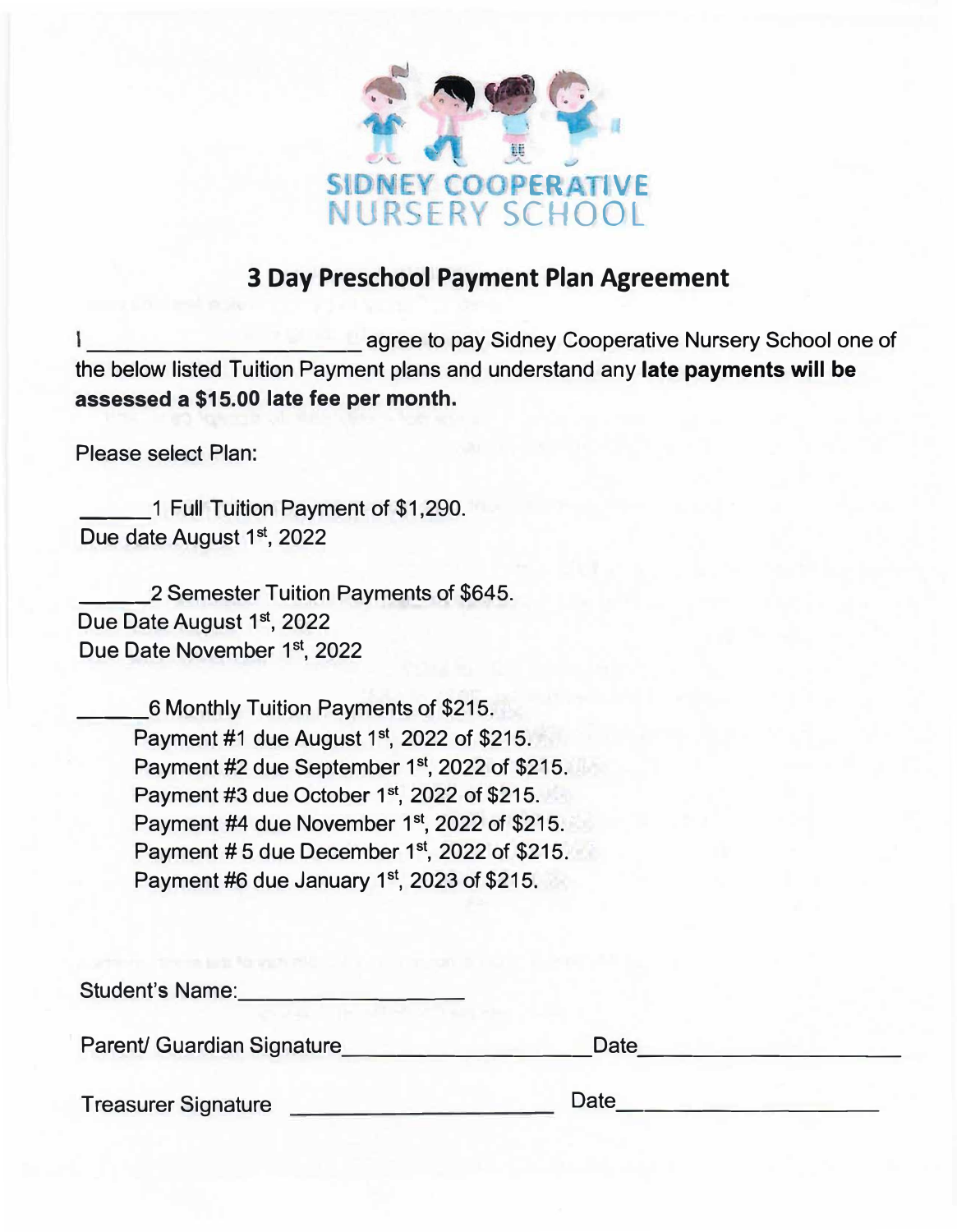

# **3 Day Preschool Payment Options:**

Please pay by check or PayPal (select Friends & Family to avoid service fee; may be accessed through our website www signeycoop.com or by using email sidneyco.optreasury@gmail.com).

*Please avoid paying with cash. Our teachers are not easily able to accept cash and*  issue *receipts at the beginning and end of class.* 

Please plan to sign and submit your payment plan agreement at orientation.

## **Payment of Entire year in full.**

1 Full Tuition payment due August 1<sup>st</sup>, 2022 of \$1,290.

#### **2 Semester Payments.**

1st Semester payment due August 1<sup>st</sup>, 2022 of \$645. 2nd Semester payment due November 1st, 2022 of \$645

# **6 Equal Payments over 6 Months.**

Payment  $#1$  due August  $1<sup>st</sup>$ , 2022 of \$215. Payment #2 due September 1<sup>st</sup>, 2022 of \$215. Payment #3 due October 1<sup>st</sup>, 2022 of \$215. Payment #4 due November 1<sup>st</sup>, 2022 of \$215. Payment  $# 5$  due December  $1<sup>st</sup>$ , 2022 of \$215. Payment #6 due January  $1<sup>st</sup>$ , 2023 of \$215.

\*A \$15.00 late fee will be charged If tuition payment is not made by the 8th day of the month in which it is due.

\*All tuition issues/concerns must be addressed with the Co-Op Board Treasurer email: SidneyCo.optreasury@gmail.com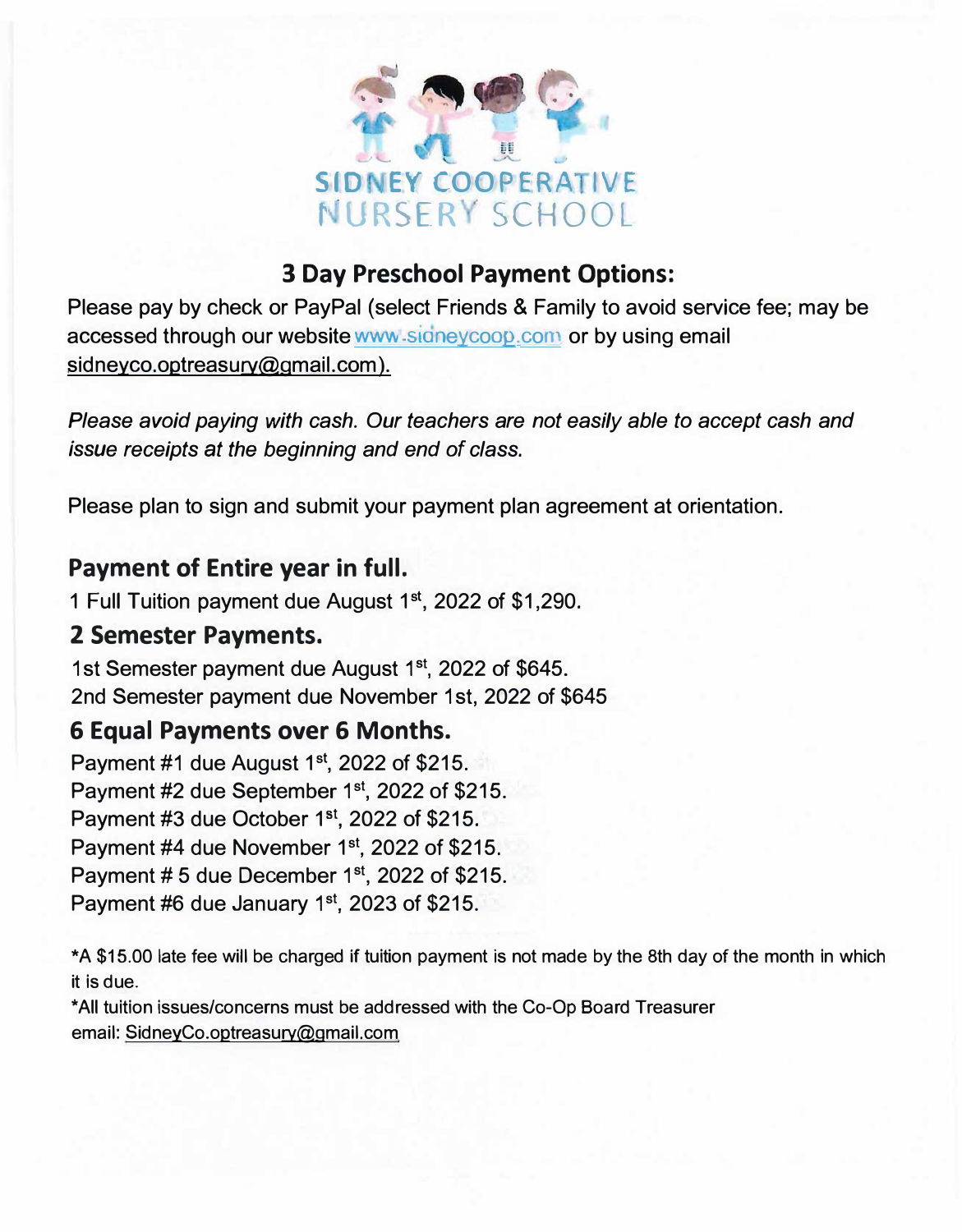

## **3 Day Pre-K Payment Options:**

Please pay by check or PayPal (select Friends & Family to avoid service fee; may be accessed through our website www.sidneycoop.com or by using email sidneyco.optreasury@gmail.com).

*Please avoid paying with cash. Our teachers are not easily able to accept cash and issue receipts at the beginning and end of class.* 

Please plan to sign and submit your payment plan agreement at orientation.

## **Payment of Entire year in full.**

1 Full Tuition payment due August 1<sup>st</sup>, 2022 of \$1,290.

## **2 Semester Payments.**

1st Semester payment due August 1<sup>st</sup>, 2022 of \$645. 2nd Semester payment due November 1st, 2022 of \$645.

# **6 Equal Payments over 6 Months.**

Payment #1 due August 1st, 2022 of \$215. Payment #2 due September 1<sup>st</sup>, 2022 of \$215. Payment #3 due October 1st, 2022 of \$215. Payment #4 due November 1st, 2022 of \$215. Payment # 5 due December 1st, 2022 of \$215. Payment #6 due January 1st, 2023 of \$215.

\*A \$15.00 late fee will be charged if tuition payment is not made by the 8th day of the month in which it is due.

\* All tuition issues/concerns must be addressed with the Co-Op Board Treasurer email: SidneyCo.optreasury@gmail.com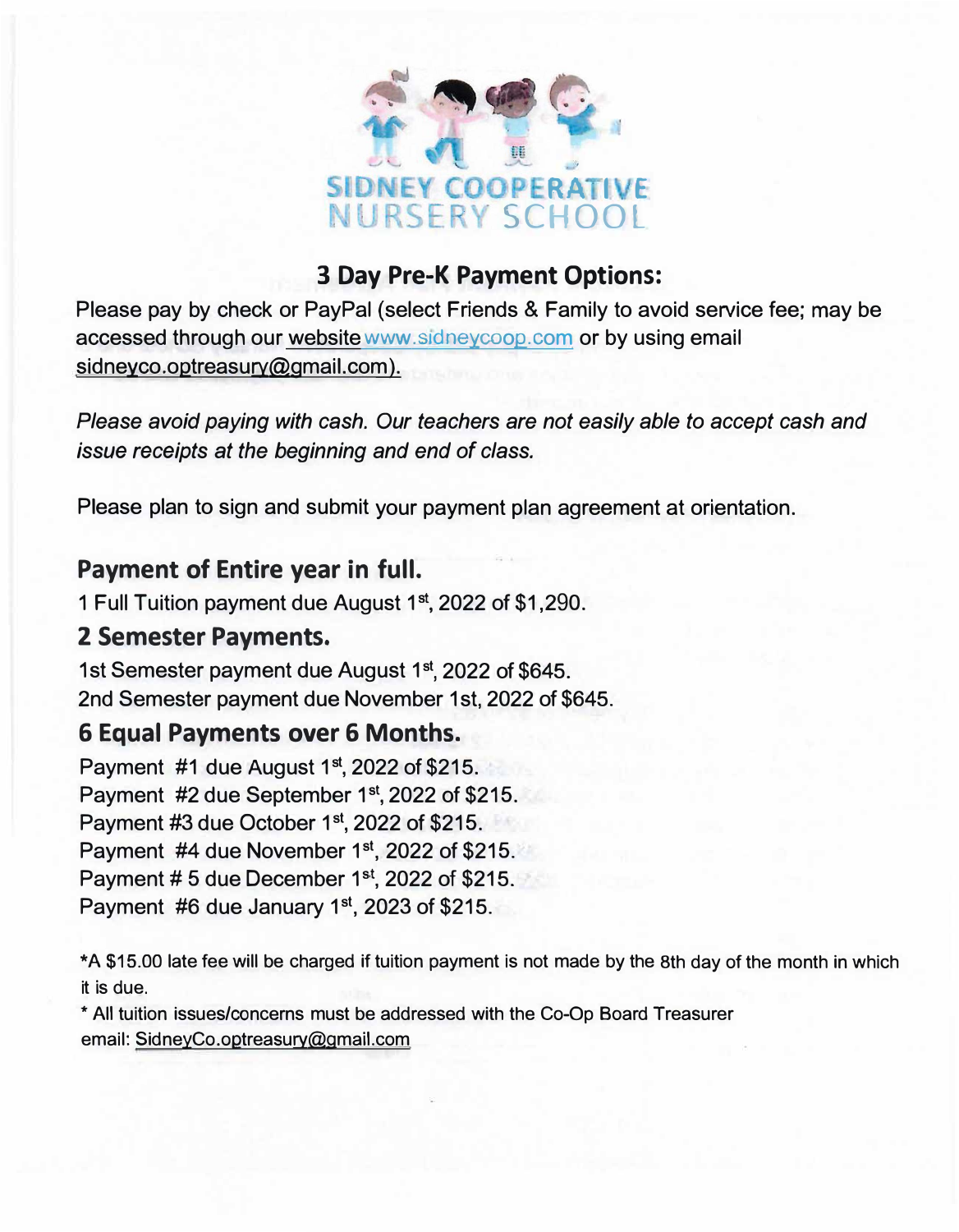

### **3 Day Pre-K Payment Plan Agreement**

example agree to pay Sidney Cooperative Nursery School one of the below listed Tuition Payment plans and understand any **late payments will be assessed a \$15.00 late fee per month.** 

Please select Plan:

1 Full Tuition Payment of \$1,290 Due date August 1st, 2022

\_\_\_2 Semester Tuition Payments of \$645 Due Date August 1st, 2021 Due Date November 1st, 2022

\_\_\_6 Monthly Tuition Payments of \$215 Payment #1 due August 1<sup>st</sup>, 2022 of \$215. Payment #2 due September 1st, 2022 of \$215. Payment #3 due October 1<sup>st</sup>, 2022 of \$215. Payment #4 due November 1<sup>st</sup>, 2022 of \$215. Payment # 5 due December 1st, 2022 of \$215. Payment #6 due January 1st, 2023 of \$215.

Student's Name:

Parent/ Guardian Signature **Date Date 2018** 

Treasurer Signature Date ---------

| ate |  |  |  |
|-----|--|--|--|
|     |  |  |  |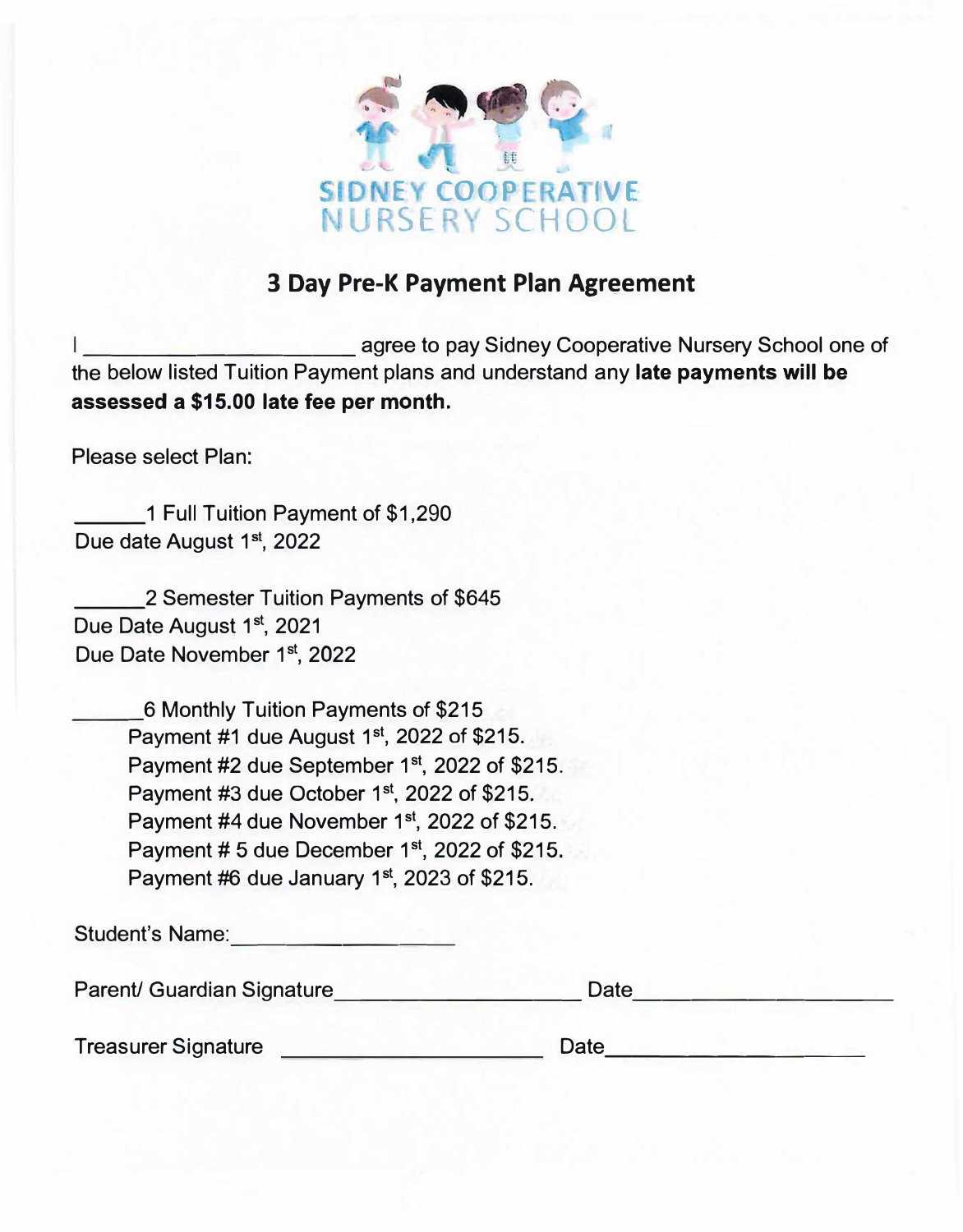

### **3 Day Extended Pre-K Payment Plan Agreement**

agree to pay Sidney Cooperative Nursery School one of the below listed Tuition Payment plans and understand any **late payments will be assessed a \$15.00 late fee per month.**

Please select Plan:

\_\_\_1 Full Tuition Payment of \$1,857 Due date August 1st, 2022

\_\_\_2 Semester Tuition Payments of \$928.50 Due Date August 1st, 2022 Due Date November 1<sup>st</sup>, 2022

| 6 Monthly Tuition Payments of \$309.50                      |
|-------------------------------------------------------------|
| Payment #1 due August 1st, 2022 of \$309.50.                |
| Payment #2 due September 1st, 2022 of \$309.50.             |
| Payment #3 due October 1st, 2022 of \$309.50.               |
| Payment #4 due November 1st, 2022 of \$309.50.              |
| Payment #5 due December 1 <sup>st</sup> , 2022 of \$309.50. |
| Payment #6 due January 1st, 2023 of \$309.50.               |

Student's Name:

Parent/ Guardian Signature Date Date

Treasurer Signature \_\_\_\_\_\_\_\_\_\_\_\_\_\_\_\_\_\_\_\_\_\_\_\_\_\_\_Date\_